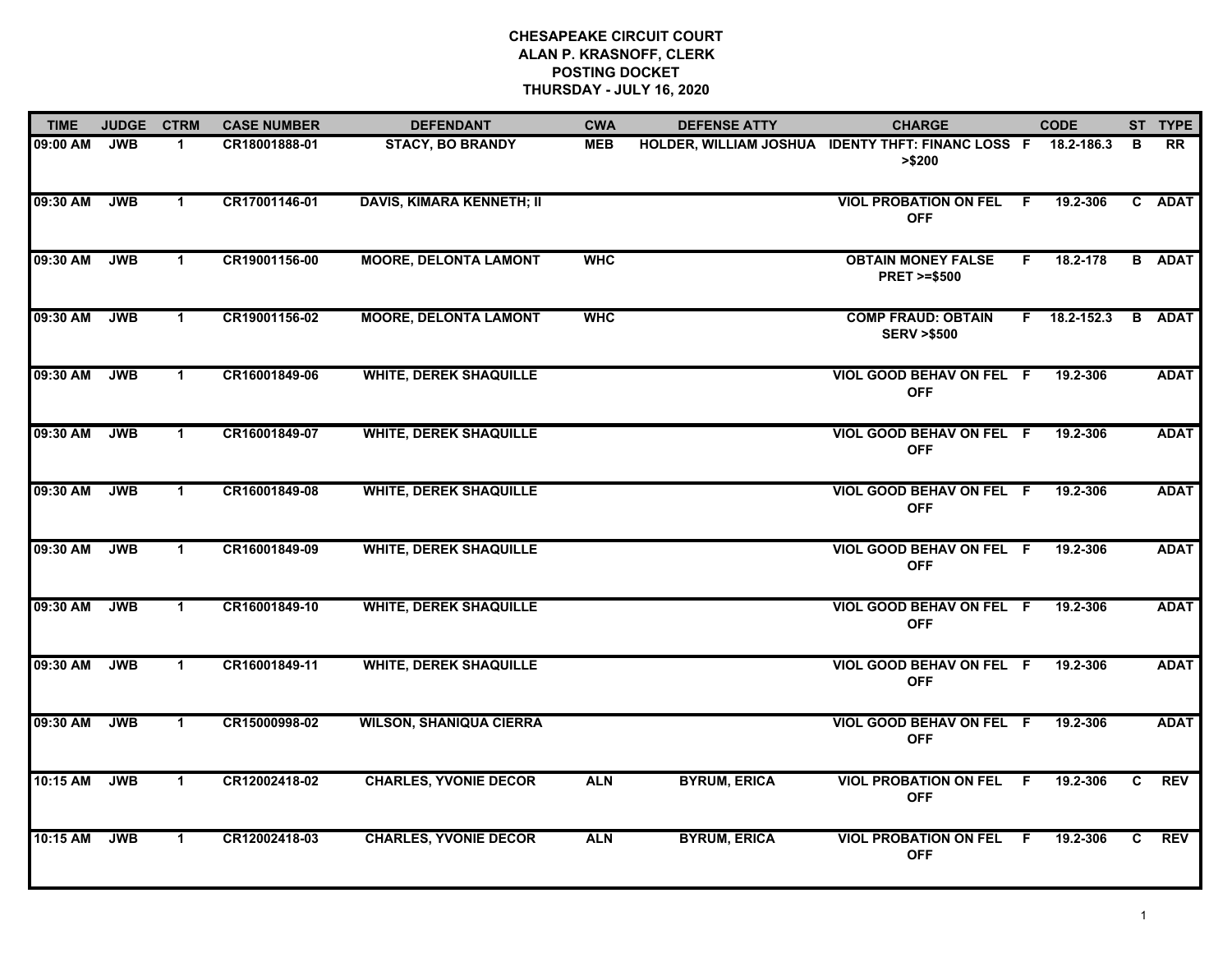| <b>TIME</b> | <b>JUDGE</b> | <b>CTRM</b>          | <b>CASE NUMBER</b> | <b>DEFENDANT</b>                                | <b>CWA</b> | <b>DEFENSE ATTY</b>         | <b>CHARGE</b>                                   |     | <b>CODE</b>     |              | ST TYPE       |
|-------------|--------------|----------------------|--------------------|-------------------------------------------------|------------|-----------------------------|-------------------------------------------------|-----|-----------------|--------------|---------------|
| 11:00 AM    | <b>JWB</b>   | $\mathbf{1}$         | CR11001244-11      | <b>TAYLOR, JAHMERAH LEE</b>                     | <b>WHC</b> | Byrum, Robert G.            | <b>VIOL PROBATION ON FEL</b><br><b>OFF</b>      | - F | 19.2-306        | в            | <b>REV</b>    |
| 11:00 AM    | <b>JWB</b>   | $\blacktriangleleft$ | CR11001244-12      | <b>TAYLOR, JAHMERAH LEE</b>                     | <b>WHC</b> | Byrum, Robert G.            | <b>VIOL PROBATION ON FEL</b><br><b>OFF</b>      | - F | 19.2-306        | в            | <b>REV</b>    |
| 11:00 AM    | <b>JWB</b>   | $\mathbf{1}$         | CR11001244-13      | <b>TAYLOR, JAHMERAH LEE</b>                     | <b>WHC</b> | Byrum, Robert G.            | <b>VIOL PROBATION ON FEL</b><br><b>OFF</b>      | -F  | 19.2-306        | в            | <b>REV</b>    |
| 11:15 AM    | <b>JWB</b>   | $\blacktriangleleft$ | CR19001444-01      | <b>SAKOWICZ, JOSEPHINE CARMELLA</b>             |            |                             | <b>VIOL PROBATION ON FEL F</b><br><b>OFF</b>    |     | 19.2-306        |              | C ADAT        |
| 11:30 AM    | <b>JWB</b>   | $\blacktriangleleft$ | CR17001005-00      | <b>KNIGHTNOR, MARQUIS</b>                       | <b>PLS</b> | Ortiz, Kathleen A.          | <b>OBTAIN MONEY BY FALSE</b><br><b>PRETENSE</b> | - F | 18.2-178        | $\mathbf{c}$ | <b>SENR</b>   |
| 11:30 AM    | <b>JWB</b>   | $\mathbf{1}$         | CR17001005-01      | <b>KNIGHTNOR, MARQUIS</b>                       | <b>PLS</b> | Ortiz, Kathleen A.          | <b>FTA - SENTENCING</b>                         | M   | 18.2-456        | C.           | CAP           |
| 12:20 PM    | <b>JWB</b>   | $\overline{1}$       | CR20000028-00      | PLATT, CHARDAVIA MATILDA                        | <b>ASA</b> | <b>PLOTT, STEPHEN B</b>     | <b>GRAND LARCENY: = \$500</b>                   | F.  | $18.2 - 23$     |              | <b>B</b> PLEA |
| 12:20 PM    | <b>JWB</b>   | $\mathbf 1$          | CR20000028-01      | PLATT, CHARDAVIA MATILDA                        | <b>ASA</b> | <b>PLOTT, STEPHEN B</b>     | <b>GRND LARCENY: &gt;=\$500</b>                 | -F  | 18.2-95         |              | <b>B</b> PLEA |
| 12:20 PM    | <b>JWB</b>   | $\mathbf 1$          | CR20000028-02      | PLATT, CHARDAVIA MATILDA                        | <b>ASA</b> | <b>PLOTT, STEPHEN B</b>     | <b>FLEEING FROM LAW</b><br><b>ENFORCEMENT</b>   | м   | 18.2-460        |              | <b>B</b> PLEA |
| 12:50 PM    | <b>JWB</b>   | $\mathbf{1}$         | CR20000070-00      | <b>REESE, PAMELA YVETTE</b>                     | <b>SRD</b> | Jankell, Peter J.           | PETIT LARCENY 3RD+ OFF F                        |     | 18.2-96         |              | <b>B</b> PLEA |
| 01:00 PM    | <b>JWB</b>   | $\mathbf{1}$         | CR19000036-01      | <b>BOONE, HENRY MONZEL</b>                      |            |                             | <b>VIOL PROBATION ON FEL F</b><br><b>OFF</b>    |     | 19.2-306        |              | C ADAT        |
| 02:15 PM    | <b>JWB</b>   | $\mathbf{1}$         | CR19001850-01      | <b>LAWRENCE, UNIQUE RAJOR</b><br><b>ZACOREY</b> | <b>ASA</b> | <b>NEELEY, ROBERT C; JR</b> | <b>FTA-TRYL</b>                                 |     | $M$ 18.2-456(6) | C            | <b>WC</b>     |
| 02:15 PM    | <b>JWB</b>   | $\mathbf 1$          | CR03A03872-02      | <b>PLUMMER, ERICK LAWRENCE</b>                  | <b>ASA</b> | <b>NEELEY, ROBERT C; JR</b> | <b>VIOL PROBATION ON FEL</b><br><b>OFF</b>      | -F  | 19.2-306        | C            | <b>WC</b>     |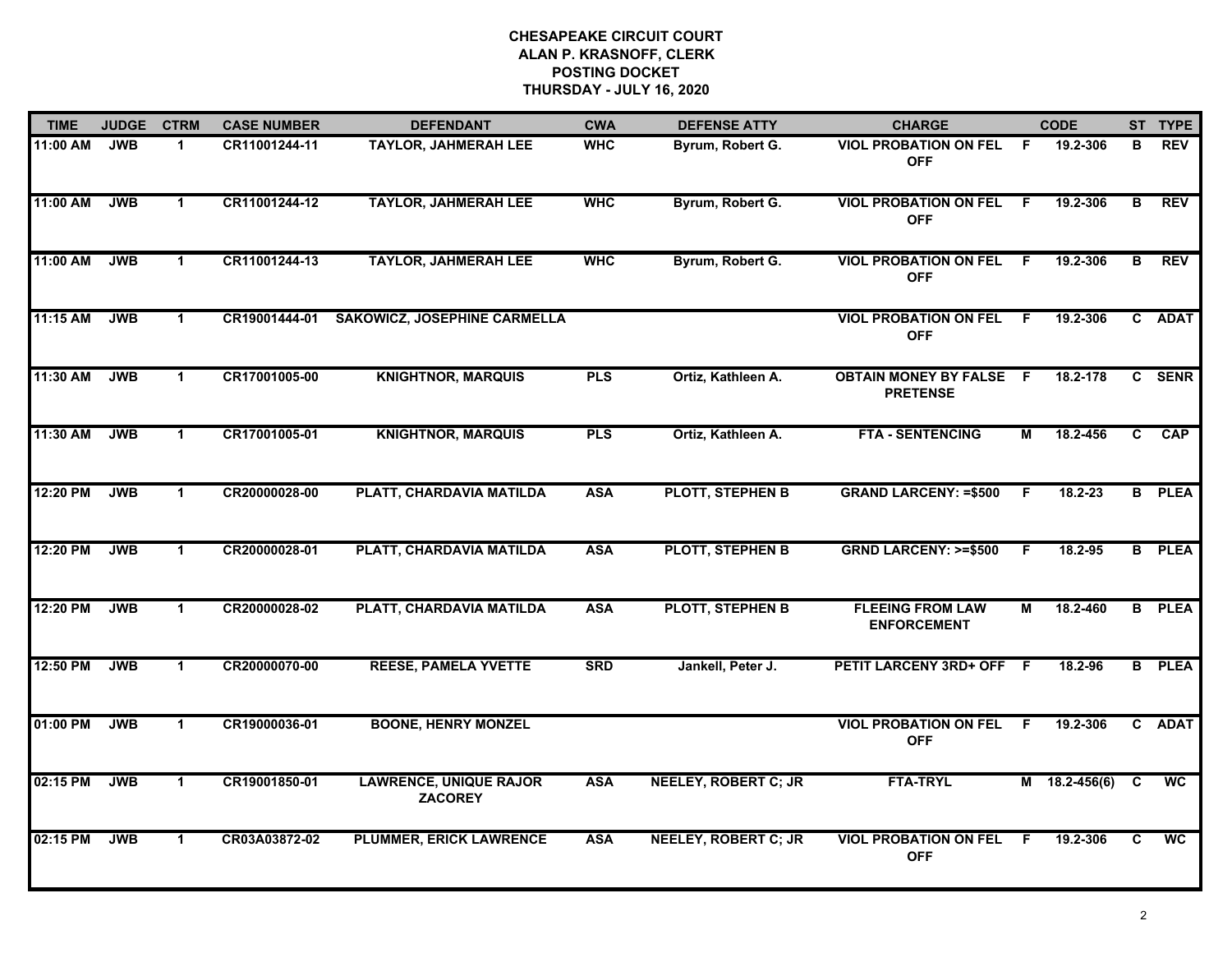| <b>TIME</b> | <b>JUDGE</b> | <b>CTRM</b>          | <b>CASE NUMBER</b> | <b>DEFENDANT</b>               | <b>CWA</b> | <b>DEFENSE ATTY</b>         | <b>CHARGE</b>                                |     | <b>CODE</b> |    | ST TYPE                  |
|-------------|--------------|----------------------|--------------------|--------------------------------|------------|-----------------------------|----------------------------------------------|-----|-------------|----|--------------------------|
| 02:15 PM    | <b>JWB</b>   | 1                    | CR03A03873-02      | <b>PLUMMER, ERICK LAWRENCE</b> | <b>ASA</b> | <b>NEELEY, ROBERT C; JR</b> | <b>VIOL PROBATION ON FEL</b><br><b>OFF</b>   | -F  | 19.2-306    | C  | <b>WC</b>                |
| 02:15 PM    | <b>JWB</b>   | $\mathbf 1$          | CR03A03874-02      | <b>PLUMMER, ERICK LAWRENCE</b> | <b>ASA</b> | <b>NEELEY, ROBERT C; JR</b> | <b>VIOL PROBATION ON FEL</b><br><b>OFF</b>   | F   | 19.2-306    | C  | <b>WC</b>                |
| 02:15 PM    | <b>JWB</b>   | $\mathbf 1$          | CR08002337-02      | <b>PLUMMER, ERICK LAWRENCE</b> | <b>ASA</b> | <b>NEELEY, ROBERT C; JR</b> | <b>VIOL PROBATION ON FEL</b><br><b>OFF</b>   | -F  | 19.2-306    | C  | <b>WC</b>                |
| 02:15 PM    | <b>JWB</b>   | $\mathbf 1$          | CR08002338-02      | <b>PLUMMER, ERICK LAWRENCE</b> | <b>ASA</b> | <b>NEELEY, ROBERT C; JR</b> | <b>VIOL PROBATION ON FEL F</b><br><b>OFF</b> |     | 19.2-306    | C. | <b>WC</b>                |
| 02:15 PM    | <b>JWB</b>   | $\mathbf 1$          | CR13000789-04      | <b>PLUMMER, ERICK LAWRENCE</b> | <b>ASA</b> | <b>NEELEY, ROBERT C; JR</b> | <b>VIOL PROBATION ON FEL</b><br><b>OFF</b>   | F.  | 19.2-306    | C  | <b>WC</b>                |
| 02:15 PM    | <b>JWB</b>   | $\mathbf 1$          | CR15001097-20      | <b>PLUMMER, ERICK LAWRENCE</b> | <b>ASA</b> | <b>NEELEY, ROBERT C; JR</b> | <b>VIOL PROBATION ON FEL F</b><br><b>OFF</b> |     | 19.2-306    | C. | $\overline{wc}$          |
| 02:15 PM    | <b>JWB</b>   | $\mathbf 1$          | CR15001097-21      | PLUMMER, ERICK LAWRENCE        | <b>ASA</b> | <b>NEELEY, ROBERT C; JR</b> | <b>VIOL PROBATION ON FEL</b><br><b>OFF</b>   | -F  | 19.2-306    | C  | <b>WC</b>                |
| 02:15 PM    | <b>JWB</b>   | $\blacktriangleleft$ | CR15001097-22      | PLUMMER, ERICK LAWRENCE        | <b>ASA</b> | <b>NEELEY, ROBERT C; JR</b> | <b>VIOL PROBATION ON FEL</b><br><b>OFF</b>   | - F | 19.2-306    | C  | <b>WC</b>                |
| 02:15 PM    | <b>JWB</b>   | 1                    | CR15001097-23      | <b>PLUMMER, ERICK LAWRENCE</b> | <b>ASA</b> | <b>NEELEY, ROBERT C: JR</b> | <b>VIOL PROBATION ON FEL</b><br><b>OFF</b>   | - F | 19.2-306    | C  | <b>WC</b>                |
| 02:15 PM    | <b>JWB</b>   | $\mathbf 1$          | CR15001097-24      | <b>PLUMMER, ERICK LAWRENCE</b> | <b>ASA</b> | <b>NEELEY, ROBERT C; JR</b> | <b>VIOL PROBATION ON FEL</b><br><b>OFF</b>   | F.  | 19.2-306    | C  | <b>WC</b>                |
| 02:15 PM    | <b>JWB</b>   | 1                    | CR15001097-25      | <b>PLUMMER, ERICK LAWRENCE</b> | <b>ASA</b> | <b>NEELEY, ROBERT C; JR</b> | <b>VIOL PROBATION ON FEL</b><br><b>OFF</b>   | - F | 19.2-306    | C  | <b>WC</b>                |
| 02:15 PM    | <b>JWB</b>   | $\mathbf 1$          | CR15001097-26      | <b>PLUMMER, ERICK LAWRENCE</b> | <b>ASA</b> | <b>NEELEY, ROBERT C; JR</b> | <b>VIOL PROBATION ON FEL</b><br><b>OFF</b>   | F.  | 19.2-306    | C. | $\overline{wc}$          |
| 02:15 PM    | <b>JWB</b>   | $\mathbf{1}$         | CR15001097-27      | <b>PLUMMER, ERICK LAWRENCE</b> | <b>ASA</b> | <b>NEELEY, ROBERT C: JR</b> | <b>VIOL PROBATION ON FEL</b><br><b>OFF</b>   | - F | 19.2-306    | C  | $\overline{\mathsf{wc}}$ |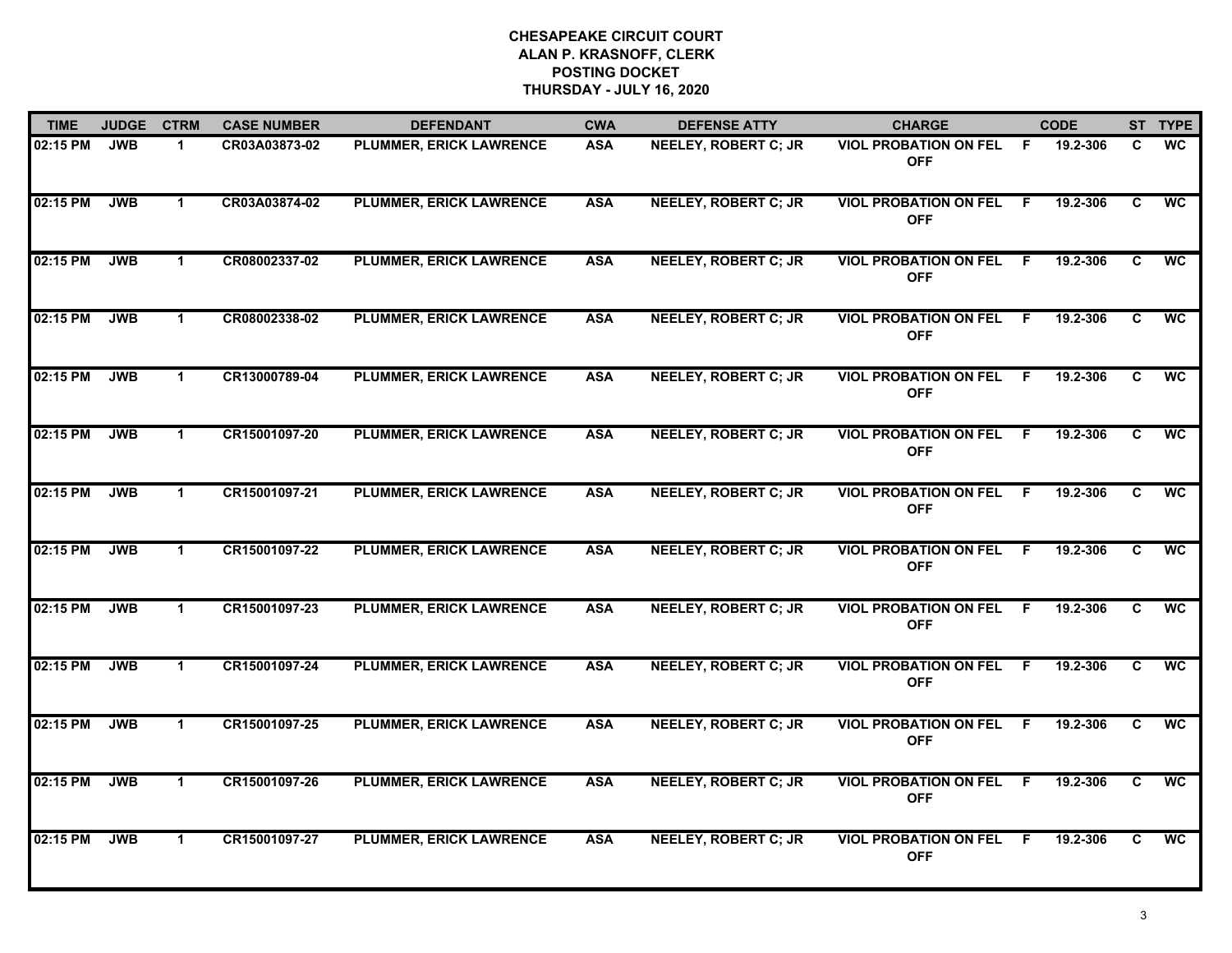| <b>TIME</b> | <b>JUDGE</b> | <b>CTRM</b>             | <b>CASE NUMBER</b> | <b>DEFENDANT</b>                  | <b>CWA</b> | <b>DEFENSE ATTY</b>         | <b>CHARGE</b>                               |                | <b>CODE</b> |                | ST TYPE        |
|-------------|--------------|-------------------------|--------------------|-----------------------------------|------------|-----------------------------|---------------------------------------------|----------------|-------------|----------------|----------------|
| 02:15 PM    | <b>JWB</b>   | 1                       | CR15001097-28      | PLUMMER, ERICK LAWRENCE           | <b>ASA</b> | <b>NEELEY, ROBERT C: JR</b> | <b>VIOL PROBATION ON FEL</b><br><b>OFF</b>  | -F             | 19.2-306    | C              | <b>WC</b>      |
| 02:15 PM    | <b>JWB</b>   | $\mathbf{1}$            | CR15001097-29      | <b>PLUMMER, ERICK LAWRENCE</b>    | <b>ASA</b> | <b>NEELEY, ROBERT C; JR</b> | <b>VIOL PROBATION ON FEL</b><br><b>OFF</b>  | -F.            | 19.2-306    | C              | <b>WC</b>      |
| 03:15 PM    | <b>JWB</b>   | $\mathbf{1}$            | CR14001125-02      | <b>TATEM, BOB SEAVER</b>          | <b>AMF</b> | <b>BARLOW, JASON A</b>      | <b>PROB VIOL (RECV STOLEN F</b><br>GOODS)   |                | 19.2-306    |                | C BOND         |
| 03:45 PM    | <b>JWB</b>   | 1                       | CR19000057-00      | <b>MAYER, ALEXANDER KEITH</b>     | <b>BW</b>  | <b>HOGAN, DANIEL</b>        | <b>POSSESS</b><br><b>METHAMPHETAMINE</b>    | F.             | 18.2-250    |                | C BOND         |
| 09:30 AM    | JCH          | 4                       | CR16000226-02      | <b>BUSLER-CABE, ASHLEY NICOLE</b> | <b>ALN</b> | <b>TRAVERS, MEREDITH B</b>  | <b>VIOL PROBATION ON FEL</b><br><b>OFF</b>  | F.             | 19.2-306    | C.             | <b>REV</b>     |
| 10:15 AM    | <b>JCH</b>   | 4                       | CR16000038-04      | <b>JOHNSON, SILIA ANNE</b>        | <b>WHC</b> | Byrum, Robert G.            | <b>VIOL PROBATION ON FEL</b><br><b>OFF</b>  | - F            | 19.2-306    | C.             | <b>REV</b>     |
| 10:15 AM    | <b>JCH</b>   | $\overline{4}$          | CR16000038-05      | <b>JOHNSON, SILIA ANNE</b>        | <b>WHC</b> | Byrum, Robert G.            | <b>VIOL PROBATION OF MISD</b><br><b>OFF</b> | $\overline{M}$ | 19.2-306    | $\overline{c}$ | <b>REV</b>     |
| 11:00 AM    | JCH          | 4                       | CR19000304-00      | <b>GRUBB, RACHEL ANN</b>          | <b>ASA</b> | Kozak, Warren D.            | <b>POSSESS AMPHETAMINE</b>                  | F              | 18.2-250    | в              | $\overline{D}$ |
| 11:30 AM    | <b>JCH</b>   | 4                       | CR20000880-00      | <b>SESSOMS, ERIN NICOLE</b>       | <b>ASA</b> | Kozak, Warren D.            | <b>POSSESS</b><br><b>METHAMPHETAMINE</b>    | F.             | 18.2-250    |                | <b>B</b> PLEA  |
| 12:15 PM    | JCH          | $\overline{\mathbf{4}}$ | CR15001209-03      | <b>HUNTER, DESMOND DEQUANE</b>    | <b>AMF</b> | <b>MORRIS, DIALLOK</b>      | <b>VIOL PROBATION ON FEL</b><br><b>OFF</b>  | E              | 19.2-306    | C              | <b>REV</b>     |
| 02:00 PM    | <b>JCH</b>   | $\overline{\mathbf{4}}$ | CR20000534-00      | <b>WHITE, AMARD RASHAD; JR</b>    | <b>AMF</b> | <b>WENTWORTH, RACHEL E</b>  | <b>ROBBERY: BUSINESS</b><br><b>W/GUN</b>    | F.             | 18.2-58     |                | C PLEA         |
| 02:00 PM    | <b>JCH</b>   | $\overline{\mathbf{4}}$ | CR20000534-01      | <b>WHITE, AMARD RASHAD; JR</b>    | <b>AMF</b> | <b>WENTWORTH, RACHEL E</b>  | <b>ROBBERY: BUSINESS</b><br><b>W/GUN</b>    | F              | $18.2 - 58$ |                | C PLEA         |
| 02:25 PM    | JCH          | 4                       | CR20000693-00      | <b>NIXON, SAHEIM DESHAWN</b>      | <b>AMF</b> | <b>WENTWORTH, RACHEL E</b>  | <b>CARJACKING</b>                           | F.             | 18.2-58.1   |                | C PLEA         |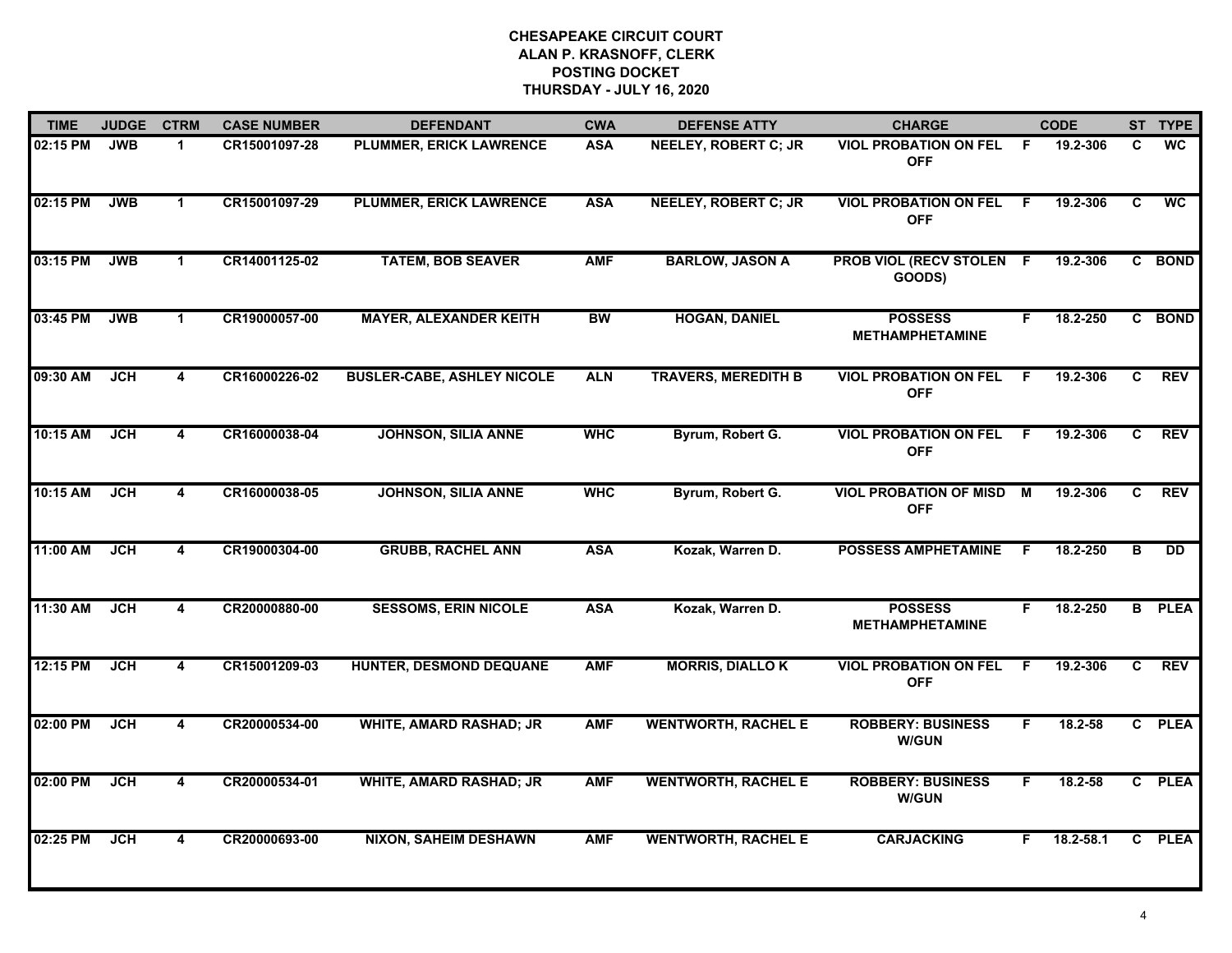| <b>TIME</b> | <b>JUDGE</b> | <b>CTRM</b>    | <b>CASE NUMBER</b> | <b>DEFENDANT</b>                | <b>CWA</b> | <b>DEFENSE ATTY</b>        | <b>CHARGE</b>                                  |              | <b>CODE</b>     |                | ST TYPE     |
|-------------|--------------|----------------|--------------------|---------------------------------|------------|----------------------------|------------------------------------------------|--------------|-----------------|----------------|-------------|
| 02:25 PM    | <b>JCH</b>   | 4              | CR20000693-01      | <b>NIXON, SAHEIM DESHAWN</b>    | <b>AMF</b> | <b>WENTWORTH, RACHEL E</b> | USE FIREARM IN FELONY<br><b>1ST OFF</b>        | - F          | 18.2-53.1       | C.             | <b>PLEA</b> |
| 02:25 PM    | JCH          | 4              | CR20000693-02      | <b>NIXON, SAHEIM DESHAWN</b>    | <b>AMF</b> | <b>WENTWORTH, RACHEL E</b> | <b>ELUDE</b>                                   | F.           | 46.2-817        | $\overline{c}$ | <b>PLEA</b> |
| 02:25 PM    | JCH          | 4              | CR20000693-03      | <b>NIXON, SAHEIM DESHAWN</b>    | <b>AMF</b> | <b>WENTWORTH, RACHEL E</b> | <b>ROBBERY: STREET W/GUN F</b>                 |              | 18.2-58         |                | C PLEA      |
| 02:25 PM    | <b>JCH</b>   | 4              | CR20000693-04      | <b>NIXON, SAHEIM DESHAWN</b>    | <b>AMF</b> | <b>WENTWORTH, RACHEL E</b> | <b>USE FIREARM IN FELONY</b><br><b>1ST OFF</b> | -F           | $18.2 - 53.1$   |                | C PLEA      |
| 02:45 PM    | <b>JCH</b>   | 4              | CR20000920-00      | <b>HOLLAND, ELLIOTT DYSHON</b>  | <b>AMF</b> | Givando, Stephen P.        | <b>BOND APPEAL</b>                             | $\mathbf{o}$ | 19.2-124        |                | C BOND      |
| 09:00 AM    | <b>RAB</b>   | $\overline{7}$ | CR20000223-00      | <b>BANKS, DAVID MICHAEL</b>     | <b>DRT</b> | Buyrn, Richard L.          | <b>GRAND LARCENY: &gt;=\$500</b>               | -F           | 18.2-95         | C              | <b>WC</b>   |
| 09:00 AM    | <b>RAB</b>   | $\overline{7}$ | CR20000223-01      | <b>BANKS, DAVID MICHAEL</b>     | <b>DRT</b> | Buyrn, Richard L.          | <b>LARCENY; INT TO SELL</b><br>$>= $500$       |              | $F$ 18.2-108.01 | C              | <b>WC</b>   |
| 09:00 AM    | <b>RAB</b>   | $\overline{7}$ | CR20000223-02      | <b>BANKS, DAVID MICHAEL</b>     | <b>DRT</b> | Buyrn, Richard L.          | <b>OBTAIN MONEY FALSE</b><br><b>PRET-ATT</b>   | F            | 18.2-178        | C              | <b>WC</b>   |
| 09:00 AM    | <b>RAB</b>   | $\overline{7}$ | CR20000223-03      | <b>BANKS, DAVID MICHAEL</b>     | <b>DRT</b> | Buyrn, Richard L.          | <b>VANDALISM-VEHICLE</b>                       | М            | 18.2-146        | C              | <b>WC</b>   |
| 09:45 AM    | <b>RAB</b>   | $\overline{7}$ | CR19001875-00      | <b>RIVERS, AURELIO DAVE; JR</b> | <b>DLB</b> | Buyrn, William E.          | ELUDE/DISREGARD POLICE- F<br><b>FELONY</b>     |              | $46.2 - 817(B)$ | B              | <b>SENR</b> |
| 09:45 AM    | <b>RAB</b>   | $\overline{7}$ | CR19001875-01      | <b>RIVERS, AURELIO DAVE; JR</b> | DLB        | Buyrn, William E.          | <b>RECK DR: SPEEDING, OVER M</b><br>80MPH      |              | 46.2-862        | $\mathbf{C}$   | <b>SENR</b> |
| 09:45 AM    | <b>RAB</b>   | $\overline{7}$ | CR19001875-02      | <b>RIVERS, AURELIO DAVE; JR</b> | DLB        | Buyrn, William E.          | <b>NO DRIVERS LICENSE</b>                      | М            | 46.2-300        |                | C SENR      |
| 10:30 AM    | <b>RAB</b>   | $\overline{7}$ | CR14001076-00      | <b>RIDDICK, FRANKIE LEE</b>     | DLB        | <b>MUSSONI, ERIK</b>       | FIREARM: POSS BY CONV F<br><b>FELON</b>        |              | 18.2-308.2      | $\mathbf{c}$   | <b>PLEA</b> |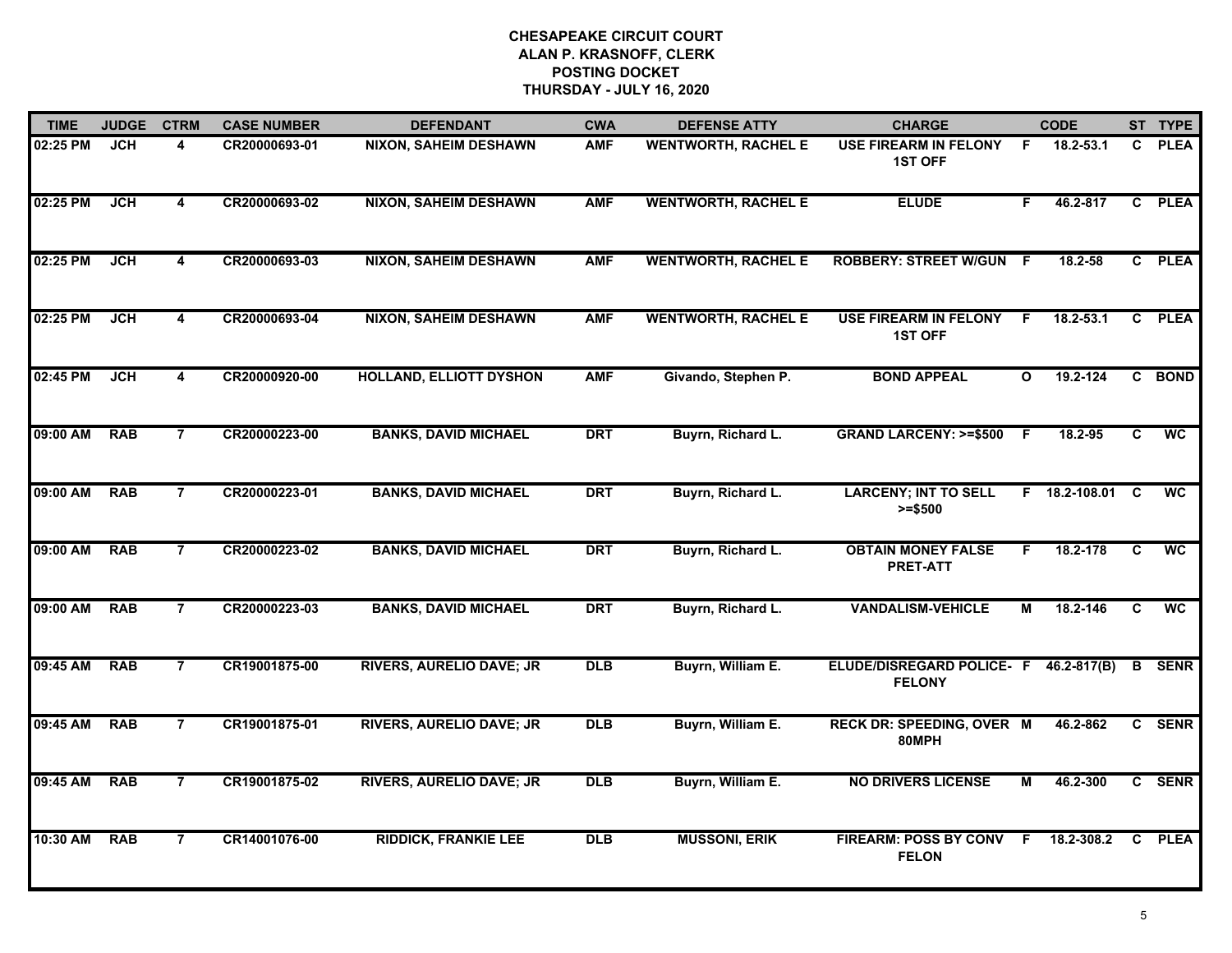| <b>TIME</b> | <b>JUDGE</b> | <b>CTRM</b>    | <b>CASE NUMBER</b> | <b>DEFENDANT</b>                 | <b>CWA</b> | <b>DEFENSE ATTY</b>        | <b>CHARGE</b>                                          |                | <b>CODE</b> |                | ST TYPE       |
|-------------|--------------|----------------|--------------------|----------------------------------|------------|----------------------------|--------------------------------------------------------|----------------|-------------|----------------|---------------|
| 10:30 AM    | <b>RAB</b>   | $\overline{7}$ | CR14001076-02      | <b>RIDDICK, FRANKIE LEE</b>      | <b>DLB</b> | <b>MUSSONI, ERIK</b>       | <b>CONTEMPT - FTA MOTIONS M</b>                        |                | 18.2-456    | $\mathbf{c}$   | <b>PLEA</b>   |
| 10:30 AM    | <b>RAB</b>   | $\overline{7}$ | CR14001076-03      | <b>RIDDICK, FRANKIE LEE</b>      | DLB        | <b>MUSSONI, ERIK</b>       | <b>FAIL TO APPEAR</b>                                  | М              | 18.2-456    |                | C PLEA        |
| 11:15 AM    | <b>RAB</b>   | $\overline{7}$ | CR19001845-00      | <b>WATERS, DOMINIC DAQUAN</b>    | <b>DLB</b> | Jones, David L.            | <b>REC/BUY STOLEN GOODS</b><br>> \$200                 | F              | 18.2-108    |                | <b>B</b> SENR |
| 11:15 AM    | <b>RAB</b>   | 7              | CR19001845-01      | <b>WATERS, DOMINIC DAQUAN</b>    | <b>DLB</b> | Jones, David L.            | ELUDE/DISREGARD POLICE- F 46.2-817(B)<br><b>FELONY</b> |                |             |                | <b>B</b> SENR |
| 11:15 AM    | <b>RAB</b>   | $\overline{7}$ | CR19001845-02      | <b>WATERS, DOMINIC DAQUAN</b>    | <b>DLB</b> | Jones, David L.            | <b>NO DRIVERS LICENSE</b>                              | М              | 46.2-300    |                | <b>B</b> SENR |
| 11:45 AM    | <b>RAB</b>   | $\overline{7}$ | CR17000006-01      | <b>DOMINIGUE, LESLEY CHARLES</b> | <b>DLB</b> | <b>MORRIS, DIALLO K</b>    | <b>VIOL PROBATION ON FEL</b><br><b>OFF</b>             | -F             | 19.2-306    | $\mathbf{c}$   | REV           |
| 12:30 PM    | <b>RAB</b>   | $\overline{7}$ | CR19002121-00      | <b>DOVE, TRAVIS WAYNE</b>        | PLS        | <b>STOKES, MARK B</b>      | <b>PROTECTIVE ORDER:</b><br><b>VIOLATION</b>           | $\overline{M}$ | 16.1-253.2  | $\overline{B}$ | <b>PLEA</b>   |
| 12:30 PM    | <b>RAB</b>   | $\overline{7}$ | CR19002121-01      | <b>DOVE, TRAVIS WAYNE</b>        | <b>PLS</b> | <b>STOKES, MARK B</b>      | <b>ASSAULT AND BATTER ON F</b><br><b>LEO</b>           |                | 18.2-57     |                | <b>B</b> PLEA |
| 02:00 PM    | <b>RAB</b>   | $\overline{7}$ | CR20000789-00      | <b>CISKO, STEVEN PAUL; JR</b>    | <b>ASA</b> | Jankell, Peter J.          | <b>PWID MARIJUANA</b>                                  | F.             | 18.2-248.1  |                | <b>B</b> PLEA |
| 02:30 PM    | <b>RAB</b>   | $\overline{7}$ | CR20000958-00      | <b>MARTIN, ELBERT LEVONE</b>     | <b>DLB</b> |                            | <b>BOND APPEAL</b>                                     | $\mathbf{o}$   | 19.2-124    |                | C BOND        |
| 03:00 PM    | <b>RAB</b>   | $\overline{7}$ | CR14002298-01      | <b>GIBBS, MOLLY ANN</b>          | <b>SRD</b> | <b>TRAVERS, MEREDITH B</b> | <b>VIOL PROBATION ON FEL</b><br><b>OFF</b>             | -F.            | 19.2-306    | C              | <b>REV</b>    |
| 03:35 PM    | <b>RAB</b>   | $\overline{7}$ | CR15002202-06      | POTTER, JUAN EDWARD              | <b>SRD</b> | <b>TRAVERS, MEREDITH B</b> | <b>VIOL PROBATION ON FEL</b><br><b>OFF</b>             | F.             | 19.2-306    | C              | <b>REV</b>    |
| 03:35 PM    | <b>RAB</b>   | $\overline{7}$ | CR15002202-07      | POTTER, JUAN EDWARD              | <b>SRD</b> | <b>TRAVERS, MEREDITH B</b> | <b>VIOL PROBATION ON FEL</b><br><b>OFF</b>             | -F             | 19.2-306    | C.             | <b>REV</b>    |